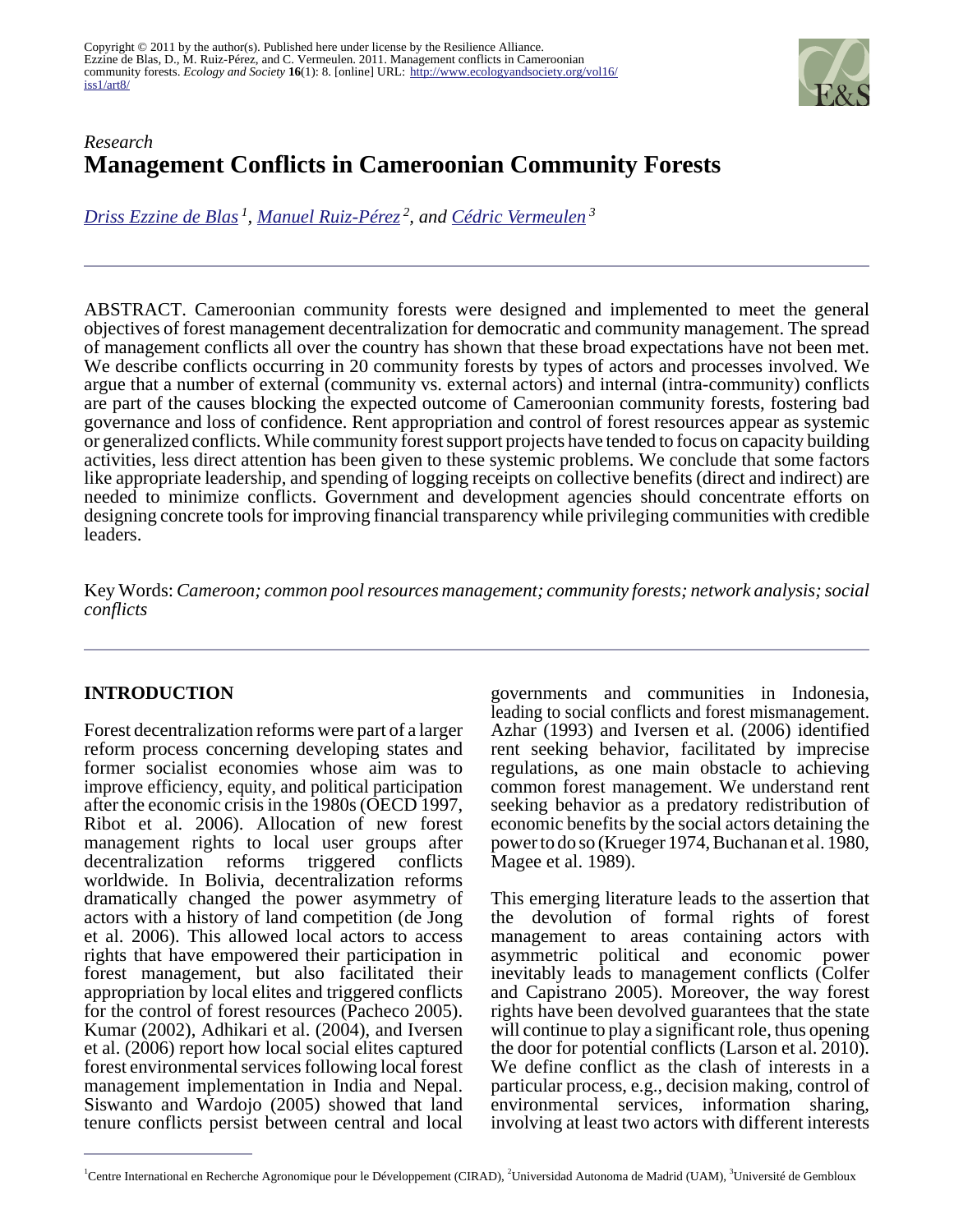and concrete goals (Knight 1992). The outcome will depend on the actors' de facto and de jure power to enforce their goals (Crozier and Friedberg 1977, Mermet et al. 2005).

Acknowledging the limited effect that mere legal reforms had to maximize the expected outcomes of forest decentralization, the academic community has moved the discussion and theorizing from decentralization to governance and accountability paradigms (Ribot et al. 2006, Tacconi 2007). Research works referring to collective action and management of common pool resources have also enriched the debate on how institutions and contextual factors influence success (Ostrom 1990, Turner 1999, Wollenberg 1998). Literature reviews in the same field have highlighted the need for comparative studies based on a large number of case studies (Agrawal 2001, Larson 2005, Larson et al. 2010).

In Cameroon, community forests were implemented after the 1994 new Cameroonian Forestry Law. This reform was the result of both political and economic driving forces (Brunner and Ekoko 2000). Decentralization was one of these drivers, under the assumptions of improving livelihoods by increasing monetary revenues, village infrastructures, forest self-management empowerment, and rural employment (Logo 2003). The decentralization reform also affected political structures and economic sectors such as the regional administration council and finance functioning (World Bank 1998, Cheka 2007).

The literature on Cameroonian community forest decentralization conflicts has focused on analyzing specific case studies (Assembe 2003, Etoungou 2003) or general institutional dynamics (Logo 2003). Oyono et al. (2006, 2007) pushed the debate on management conflicts in Cameroonian community forests in another direction. Drawing on a few case studies in southern Cameroon, this work has generated a narrative of management conflicts and governance indicators. In the present paper, we extend the conflict analysis of these authors with a comparative study of 20 community forests. We distinguish between structural conflicts, which are embedded in the design of the law (Cheka 2007), normally linked to territorial and financial appropriation processes and also described as conflicts of discourse (Oyono 2005), and implementation conflicts, which emerge during the development of community forests (Oyono et al.

2006, 2007). Although we acknowledge possible links between structural and implementation conflicts, we prefer a bottom-up field based analysis, through a comparative study of implementation conflicts, where the interactions among social actors can be explored. In the present paper, we describe such conflicts and conduct a comparative analysis to understand which factors minimize them as well as their influence in constraining the potential of community forests for poverty alleviation.

First, we outline the structural deficiencies of the 1994 Cameroonian Forestry Law concerning decentralization and community forest design to explain the difference between structural and implementation conflicts. In the methods section, we describe the geographic location of the community forests sampled and the statistical and network analysis we performed. In the results and discussion section, we describe how the logging rent is invested, what types of implementation conflicts occur, and which actors are involved. Finally, we explore which factors minimize community forest management conflicts. These results enabled us to outline possible strategies to overcome such a socially suboptimum outcome.

#### **The two sides of the Cameroonian forest decentralization process**

As noted above, one of the main policy characteristics of the 1994 Cameroonian Forestry Law reform was decentralization. A number of new forest rights were granted to local villages, mainly by means of two measures: first, the decentralization of 40% of taxes levied from Forest Management Units, i.e., logging concessions, to municipalities and 10% to local villages; and second, by granting property rights of communal forests to municipalities and the rights of use of community forests to local villages. Indeed, local villages are entitled by law to use and sell all types of forest resources although in practice, the main application of community forests has been commercial logging (Logo 2003).

Nevertheless, a different reading of the decentralization process emerges from a political economy perspective, highlighting the existence of a "recentralization" strategy (Ezzine de Blas et al. 2009), also described as 'conflict of discourse' (Oyono 2005): behind the official allocation of new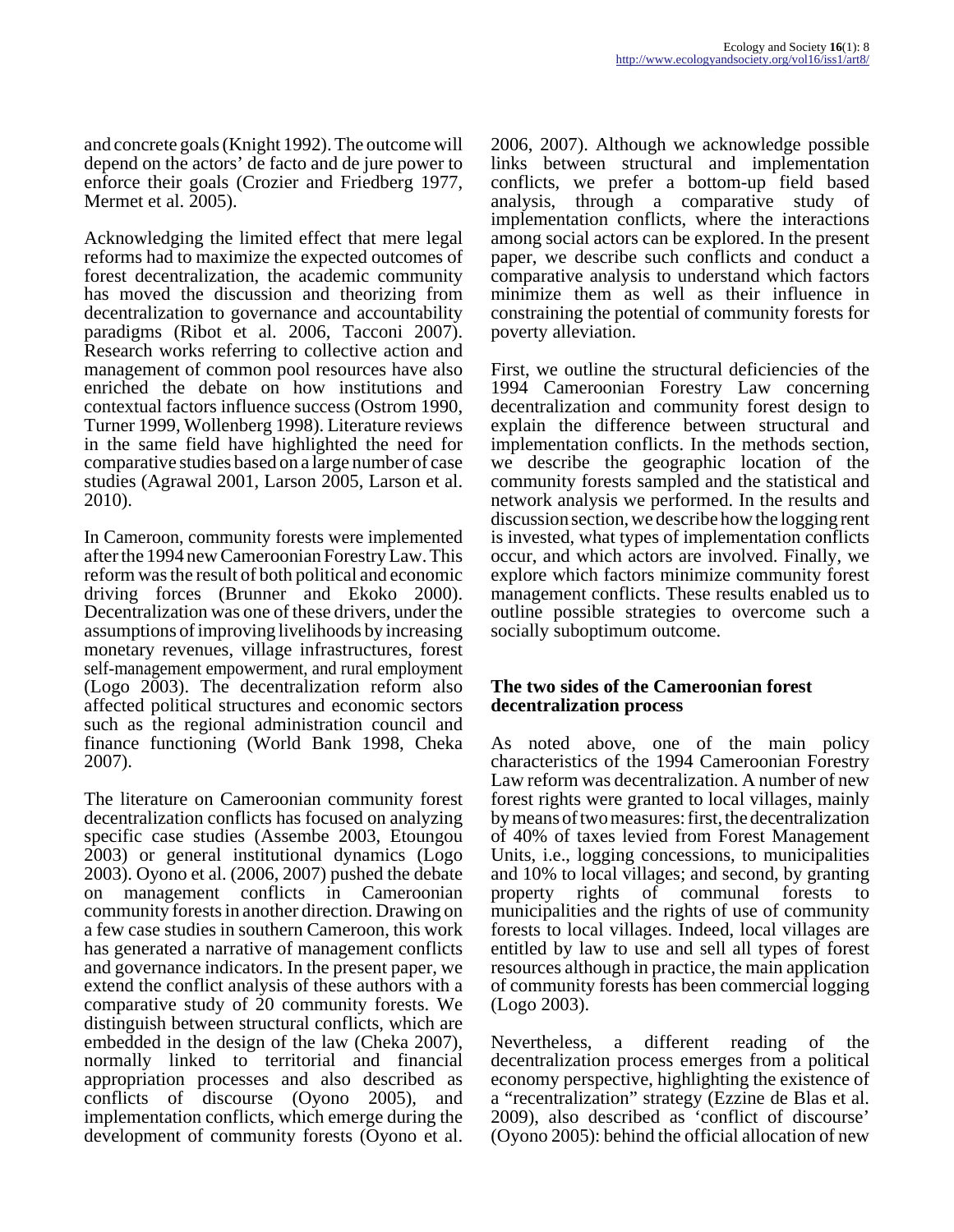forest rights to rural populations there are countless political and economic actors who put their priorities above the design of an efficient devolution process (Brunner and Ekoko 2000). A first indicator is the present zoning of Cameroonian forests that were divided by the 1994 Forestry Law into a Permanent Forest Domain (PFD) and a Non Permanent Forest Domain (NPFD). The PFD comprises permanent forests under government ownership and managed by the Ministry of Forests. Communal forests are established in the PFD and managed by the municipality; its forests are protected by law and no conversion to other land uses is allowed. The NPFD comprises nonpermanent forests under the jurisdiction of the Ministry of Agriculture; forests in the NPFD can be legally converted to nonforest uses. Community forests in Cameroon can only be allocated in NPFD, with a maximum area of 5000 ha, under the jurisdiction, monitoring, and control of the Ministry of Forests. The area designated as community forest was thus not concerned by direct taxation of logging rights in the PFD but represented a strategy for the Ministry of Forests to monitor logging activities and to 'capture' part of the territory under the jurisdiction of the Ministry of Agriculture (Karsenty 2006).

In practice, the PFD was decreed over large areas containing forests with high logging potential, whereas the NPFD was normally restricted to already logged forests, or degraded areas close to roads and logging tracks. The PFD consequently systematically overlapped with forest areas where locals have enjoyed de facto traditional rights of use for centuries (Vermeulen 1997) creating a source of tension (Emerit and Lescuyer 2003, Geschiere 2004). This appropriation of forest and territory driven by government institutions is a structural conflict that is embedded in the design of the Forestry Law reform.

A second structural conflict is downward accountability: 50% of logging Forest Management Units (FMU) tax has been decentralized and now targets municipalities and local villages with the aim of reducing poverty and achieving development objectives, but there are no appropriate accountability mechanisms embedded in the 1994 Forestry Law and its decree<sup>[1]</sup> (Cerutti and Tacconi 2006). In an already centralized government like that in Cameroon, where mayors are held accountable to the upper government hierarchy but not to the local population who elected them, no

mechanisms were planned to foster downward transparency from the government to local populations after logging taxes came under the control of municipal council. Consequently, the respective 40% and 10% FMU taxes that were decentralized to municipalities and local villages have frequently been appropriated by rural political elites (Etoungou 2003, Logo 2003, Oyono et al. 2006). A third structural conflict has its source in the alternation of logging specifications. Whereas the 1995 decree stated that community forests could use heavy machinery for industrial logging, a ministerial letter in  $2001^{[2]}$  forbade it. The latest manual of procedures for guiding community forest exploitation practices published in 2009 (MINFOF 2009) again authorizes the use of light machinery to open logging tracks. Finally, the 1994 Forestry Law interprets "community" as a homogeneous group of forest users relating to power and land tenure, bypassing the reality of local forest tenure, which is mainly composed of adjacent spaces owned by different families with unequal historical rights (Geschiere 2004). Following Oyono (2005), this could again be described as a 'conflict of discourse' between the state and rural forest groups.

In addition to these structural conflicts, a number of implementation conflicts also occur (Cuny et al. 2004, Oyono et al. 2006, Julve et al. 2007, Oyono et al. 2007). They relate to different aspects of the development and implementation of a forest management plan, including the lack of local technical skills; conflicts of interest between different village actors concerning forest management decisions; delimitation disputes between neighboring villages; and contract disagreement with timber buyers or logging companies who sublet the community logging rights. In the coming sections, we explore the underlying typologies of these implementation conflicts through innovative mapping techniques, and discuss what conditions are needed to minimize them.

# **METHODS**

We sampled 20 community forests stratified to include Cameroonian provinces and forest biomes in the lowland humid and mountain tropical forests, where community forests have undergone the most intense development. At the time of the survey (2006), they corresponded to 45% of all approved community forests that were being actively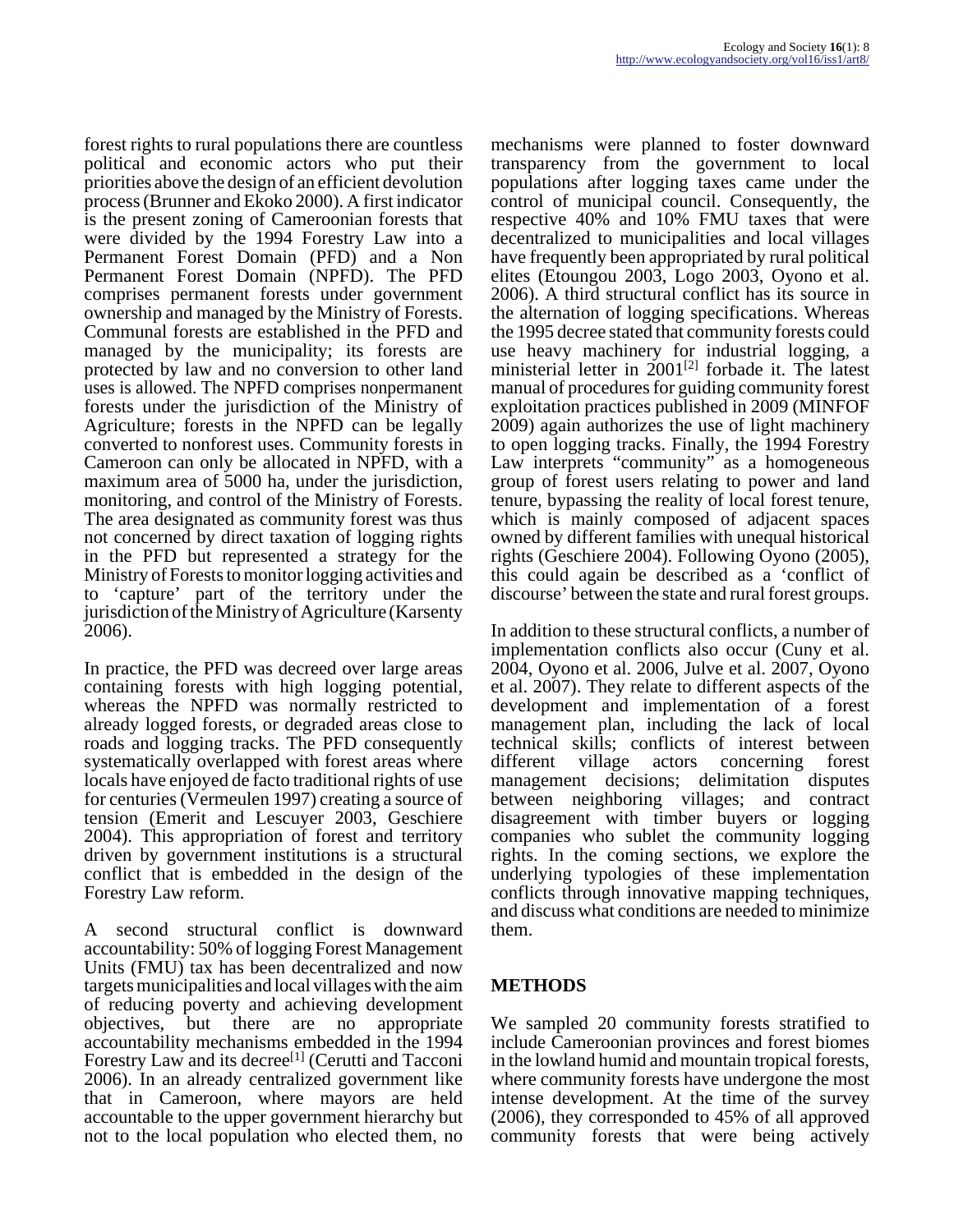

#### **Fig. 1**. Sampled community forests and Cameroonian Permanent Forest Domain.

exploited. Figure 1 shows the community forests legalized in December 2008. "Legalized" means that the area of the community forest has been accepted by the Ministry of Forests. The procedures for obtaining a simple management plan and cutting authorization come afterward. Also shown are the sites sampled and the area of Permanent Forest Domain within the tropical humid forest zone in Cameroon.

To understand how commercial logging has financially and physically benefited community forest populations, we recorded the type of benefits obtained by community forest members through the logging rent. These benefits are managed by the Management Committee after the timber is sold. We classified community forest members' benefits as direct, or as in-kind and indirect when the economic benefits of logging were invested in village collective facilities. In our sample, there was no direct distribution of money. We also checked the benefits in the field. For instance, we asked teachers

if they had been paid by the Management Committee. Other investments like schools, housing improvement, houses for community activities, etc. were recorded and their cost triangulated with different sources, i.e., management committees, experts, commercial groups. Conflicts affecting community forests were recorded based on the legal limits of the community forest as our main object of study. When a community forest group interacts with an external actor, this can lead to an external conflict. If the interaction is among actors belonging to the community that holds a given community forest, it can lead to an internal conflict (Table 1). For the identification of internal actors, i.e., within the community forest, we selected representatives of the Management Committee and the community forest user groups outside it. This decision was taken based on the forest law decree  $\begin{bmatrix} 3 \end{bmatrix}$  that regulates the need for a Management [3] that regulates the need for a Management Committee to legally represent the community forest. The Management Committee can be an association or a Community Interest Group (*Groupe*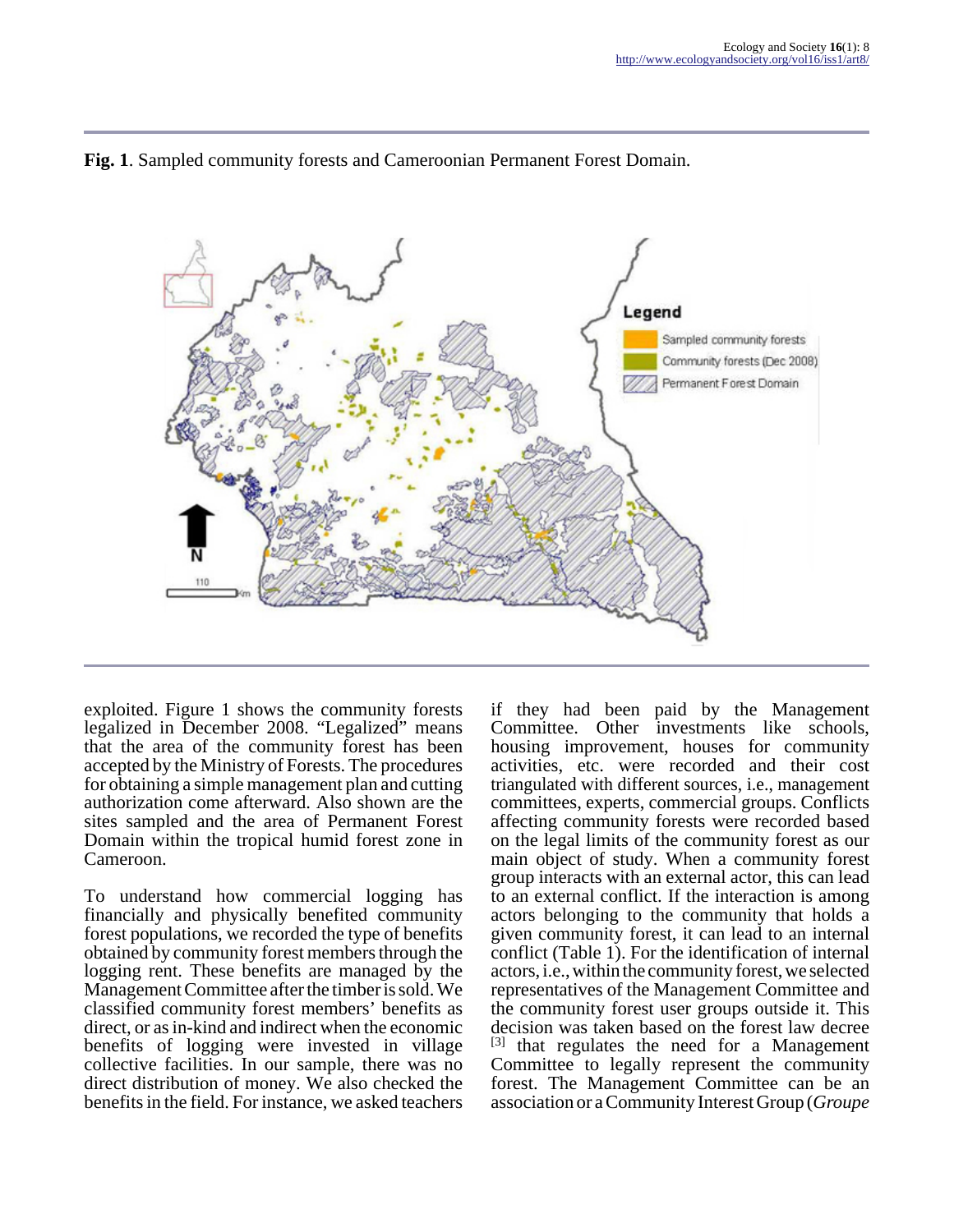*d'Interêt Communautaire*). The Management Committee is composed of at least four people: the president, the secretary, the finance administrator, and the delegate of logging operations. It is responsible for all activities related to forest management: development of the forest management plan, called Simple Management Plan in the manual of procedures; negotiation of a stumpage fee with an industrial operator or self-management of logging activities; investment of benefits in collective facilities and services (see Ezzine de Blas et al. 2009 for more details of how management works). Because associations are legally prohibited from undertaking profit-making operations, Management Committees have usually preferred to be legally recognized as a Community Interest Group. Internal conflicts were recorded as confrontations between the Management Committee and forest users outside it. Beyond the difference between external and internal, conflicts were also defined and typified by the actors involved (Table 1).

For each community forest, the first data sample on what kinds of conflicts were occurring was collected through personal semistructured interviews with the two main actors within the community forest. This facilitated the identification of contrasting views among internal actors. A second consolidated matrix was completed through interviews with experts in the study regions to check the accuracy of the data.

To explore the conditions that minimize conflicts, we applied Wollenberg's (1998) and Agrawal's (2001) schemes of variables that facilitate sustainable governance of resources. All data were codified to produce a matrix of quantitative, ordinal, and categorical variables (Table 2).

Variables were analyzed using descriptive and statistical nonparametric tests, multivariate (Categorical Principal Components Analysis) and network analysis. Multivariate analyses were performed using SPSS 17.0 while network analysis used Ucinet software. In the present paper, we use a 2-mode network analysis to graphically represent the links between conflicts and actors. A more detailed description of such analysis is given in the next section.

# **RESULTS AND DISCUSSION**

#### **Conflict typologies**

A total of 10 conflicts were identified, six external and four internal. Figure 2 presents their frequency in the sample.

The most frequent external conflicts related to the corruption of the forest administration and the nonrespect or difficulty involved in setting up a logging contract with an industrial operator. Problems of delimitation between neighboring villages were less common in the sample. The least frequent conflicts were delimitation problems with timber FMUs or with Sales of Standing Volume (SSV) and specific situations in which the International Cooperation Agency-Non Governmental Organization (ICA-NGO) strategy to support the community forest did not receive the full agreement of its members.

Internal problems frequently concerned the sale of undeclared timber, mismanagement of logging benefits by the Management Committee, and confrontations between the Management Committee and other community forest groups to control forest management decisions. Lack of technical and/or human capacities were infrequent sources of conflict.

We define the more widespread external and internal conflicts, i.e., those that occurred in 50% of the sample, as systemic conflicts. They indicate chronic constraints in the implementation of community forestry in Cameroon. We define less frequent conflicts, such as overlap with other types of forest management units and failure of partnerships with ICA-NGO, as local or site specific conflicts.

Conflict frequency is the first estimation of which conflicts play a major role in shaping community forest social interactions. We can further explore the relationship between conflicts and the community forests sampled through network analysis, which enables the identification of core vs. periphery conflicts and connected vs. isolated problems. Conflicts positioned at the centre of the network play a more important role in blocking the full potential of the process, whereas those situated in the periphery are less relevant.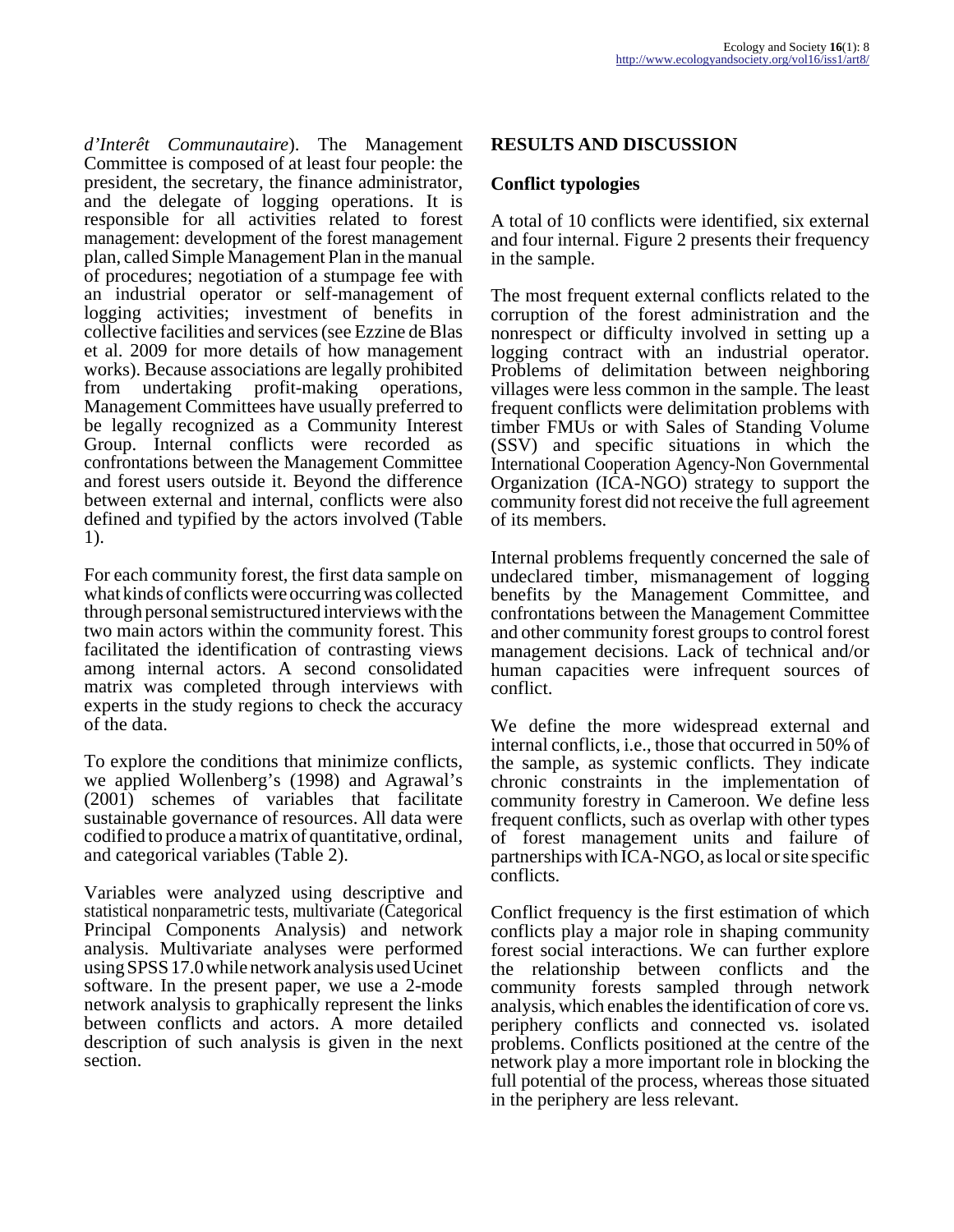| External to the community forest |                                                                             | Internal to the community forest                                                                                                                         |                                                  |  |  |
|----------------------------------|-----------------------------------------------------------------------------|----------------------------------------------------------------------------------------------------------------------------------------------------------|--------------------------------------------------|--|--|
| Actor                            | Type of conflict                                                            | Actor                                                                                                                                                    | Type of conflict                                 |  |  |
| 1- Logging operator              | 1-1 zoning overlap with a concession                                        | 5- Management<br>institution                                                                                                                             | 5-1 Mismanagement of logging<br>benefits         |  |  |
|                                  | 1-2 overlay with SSV                                                        |                                                                                                                                                          | 5-2 Lack of human or/and<br>technical capacities |  |  |
|                                  | 1-3 no agreement / no respect of the<br>agreement by the logger             |                                                                                                                                                          |                                                  |  |  |
| 2- Neighboring<br>villages       | 2-1 Community forest delimitation<br>disagreement with neighboring villages | 6- Stratified social<br>6-1 Struggle for control of<br>groups (by age,<br>management decisions<br>6-2 Selling of illegal local timber<br>wealth, gender) |                                                  |  |  |
| $3 - ICA-NGO$                    | 3-1 Intervention of ICA-NGO<br>criticized by the community                  |                                                                                                                                                          |                                                  |  |  |
| 4- Forestry<br>administration    | 4-1 Need to 'motivate' government<br>officials (bribes)                     |                                                                                                                                                          |                                                  |  |  |

#### **Table 1.** Description and classification of conflicts.

† Sales of Standing Volume: small permits of a maximum of 2000 ha of forest, where all timber can be removed without the need of a sustainable management plan.

‡ International Cooperation Agency-Non Governmental Organization

As expected from the frequency distribution, external conflicts located at the center of the network were corruption of government officials and contract failures with loggers. Periphery conflicts were problems involved in delimiting the forest management unit and failed interventions by the ICA-NGO. These peripheral conflicts were limited to a small area and tended not to occur simultaneously in the affected communities (Fig. 3).

Network central internal conflicts concerned timber logged outside the management plan, mismanagement of logging rent, and struggles for the control of community forest management decisions. Technical deficiencies appeared as a periphery conflict, affecting in particular two community forests with no other sources of internal conflicts (Fig. 4).

## **Perceptions of conflicts**

Data gathered during interviews with the Management Committee and groups outside it were analyzed to assess contrasting perceptions of conflicts. This enabled us to identify what constrains community forest management with the aim of identifying potential internal divisions. Figure 5 represents the total frequency of conflicts by Management Committee and forest user groups who do not belong to it, i.e., outside-inside the Management Committee.

We identified two main groups of conflicts: those perceived with a similar frequency by both groups (plotted close to the diagonal), and those perceived differently. Within the first group were low frequency conflicts, i.e., a total score less than four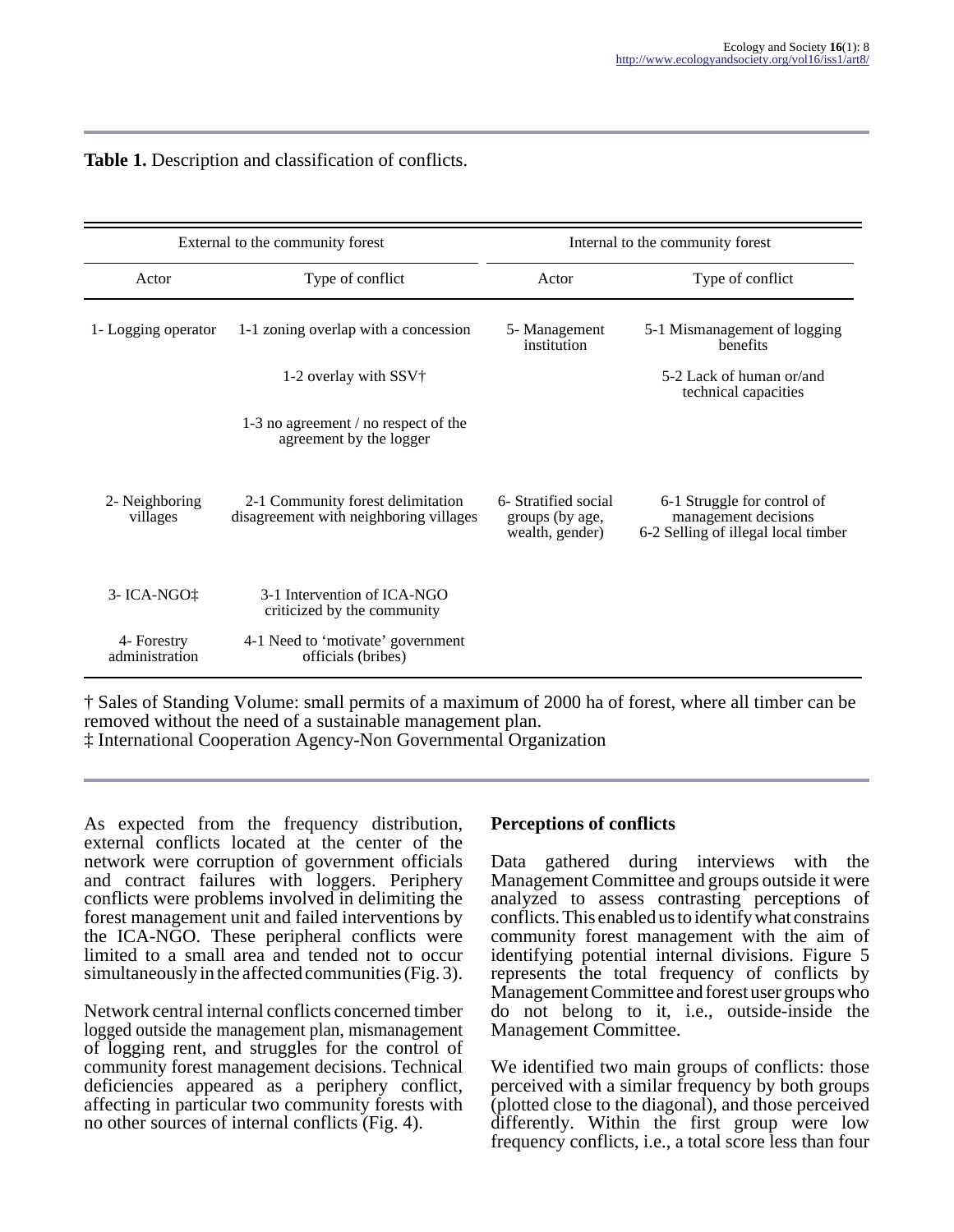| Variable                                                        | Type  | Mean | Standard<br>deviation | Minimum          | Maximum        |
|-----------------------------------------------------------------|-------|------|-----------------------|------------------|----------------|
| Ratio between invested and MI logging benefits                  | Quant | .24  | .31                   | $\boldsymbol{0}$ | $\mathbf{1}$   |
| Overlay with FMU <sup>†</sup>                                   | Ord   | .15  | .37                   | $\boldsymbol{0}$ | 1              |
| Overlay with SSV <sup>†#</sup>                                  | Ord   | .10  | .31                   | $\boldsymbol{0}$ | 1              |
| Disagreement with industrial <sup>†</sup>                       | Ord   | .55  | .51                   | $\boldsymbol{0}$ | 1              |
| Delimitation between villages <sup>†</sup>                      | Ord   | .30  | .47                   | $\boldsymbol{0}$ | 1              |
| Disagreement with ICA-NGO <sup>†</sup>                          | Ord   | .10  | .31                   | $\boldsymbol{0}$ | 1              |
| Corruption of government officials <sup>†</sup>                 | Ord   | .40  | .50                   | $\boldsymbol{0}$ | 1              |
| Mismanagement <sup>†</sup>                                      | Ord   | .69  | .48                   | $\boldsymbol{0}$ | 1              |
| Struggle for control of management decisions <sup>†</sup>       | Ord   | .60  | .50                   | $\boldsymbol{0}$ | 1              |
| Technical deficiencies <sup>†</sup>                             | Ord   | .25  | .44                   | $\Omega$         | 1              |
| Illegal timber <sup>†</sup>                                     | Ord   | .75  | .44                   | $\boldsymbol{0}$ | 1              |
| Demographic pressure <sup>‡</sup>                               | Ord   | 1.95 | .69                   | 1                | 3              |
| Logging commercial potential $\ddagger$                         | Ord   | 1.75 | .68                   | $\mathbf{1}$     | 3              |
| Strength of local institutions <sup><math>\ddagger</math></sup> | Ord   | 1.30 | .47                   | 1                | $\overline{c}$ |
| Objectives of resource management <sup>§</sup>                  | Cat   | 1.94 | .25                   | 1                | $\overline{2}$ |
| Appropriate leadership                                          | Ord   | 1.25 | .44                   | 1                | 2              |
| Incentives to local people                                      | Ord   | 1.30 | .47                   | 1                | $\overline{c}$ |
| Coherence of interests                                          | Ord   | 1.40 | .50                   | $\mathbf{1}$     | $\overline{2}$ |

# **Table 2.** Descriptive statistics of the variables analyzed to explore community forest governance.

† yes=1; no=0 ‡ 1=low; 2=medium; 3=high § 1=commercial logging; 2=conservation

|

<sup>|</sup> 1=non; 2=appropriate<br>¶ Forest Management Unit<br># Sale of Standing Volume

Quant.: Quantitative; Ord.: Ordinal; Cat.: Categorical

FMU: Forest Management Units

SSV: Sales of Standing Volume

ICA-NGO: International Cooperation Agency-Non Governmental Organization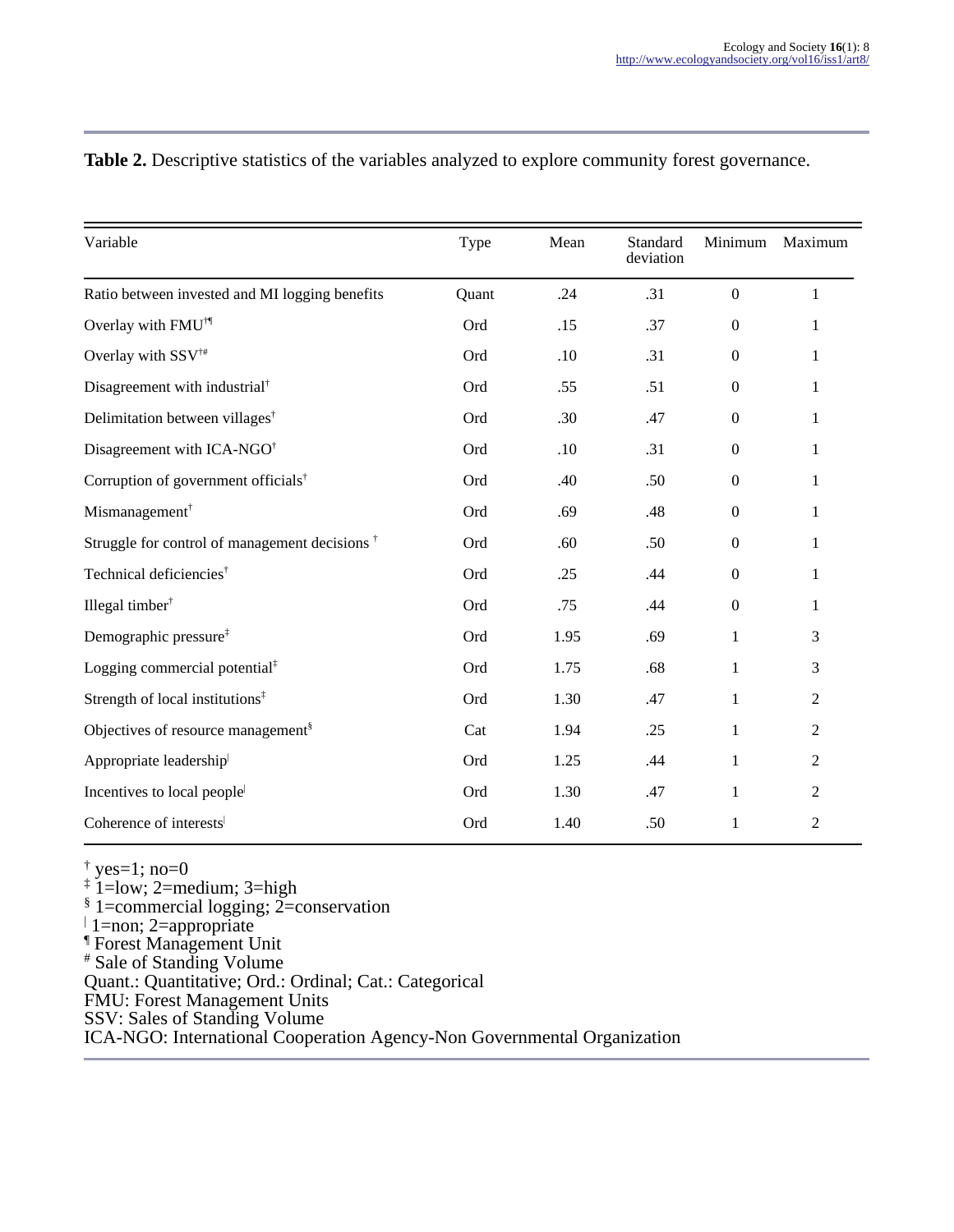

**Fig. 2.** Frequencies of external and internal conflicts. SSV=Sales of Standing Volume; NGO-ICA=Non Governmental Organization-International Cooperation Agency.

(disagreement with ICA-NGO, overlap with Sales of Standing Volume, and overlap with concession) and a group with medium frequency, i.e., a total score less than 10 (corruption of government officials, technical deficiencies, delimitation between villages, and illegal sale of timber).

The conflict most frequently identified by the Management Committee was disagreement with loggers, i.e., those who buy or actually log the timber. This is explained by the fact that the members of the Management Committee drive logging contract negotiations, while forest users not belonging to it are not always aware of what is happening. Conflicts more frequently identified by groups outside the Management Committee were mismanagement and the struggle for control of management decisions. For these conflicts, differences in the perception between the Management Committee and groups not belonging to it were statistically significant (Chi-square p<0.001 for mismanagement and Chi-square p=0.01 for control of management decisions). The different way these conflicts are perceived indicates a lack of trust between the inhabitants of community forests and the Management Committee. It also shows that the Management Committee may have not revealed to the researchers what was really

happening for obvious reasons. In both cases, mistrust among community forest members reduces confidence in governance and management, ultimately eroding the potential of logging benefits to fully contribute to poverty reduction.

# **Investing logging benefits**

Logging offers direct (monetary and in-kind) and indirect (improvement of collective village services) benefits to community forest user groups. Because the logging rent is managed by the Management Committee of each community forest, monetary benefits relate here to the money directly earned by community forest members when they are paid for participating in logging operations, i.e. inventorying, carrying, or sawing timber (Ezzine de Blas et al. 2009). In-kind benefits are goods distributed to all families, e.g., roofs for houses; indirect benefits are improvement of collective facilities, e.g., schools, wells, etc. These benefits were at the core of community forest design and implementation objectives. The investments of logging net benefits in monetary, in-kind, and indirect benefits, e.g., goods, infrastructure etc., are decided by the Management Committee. Therefore, forest user groups benefit from these goods only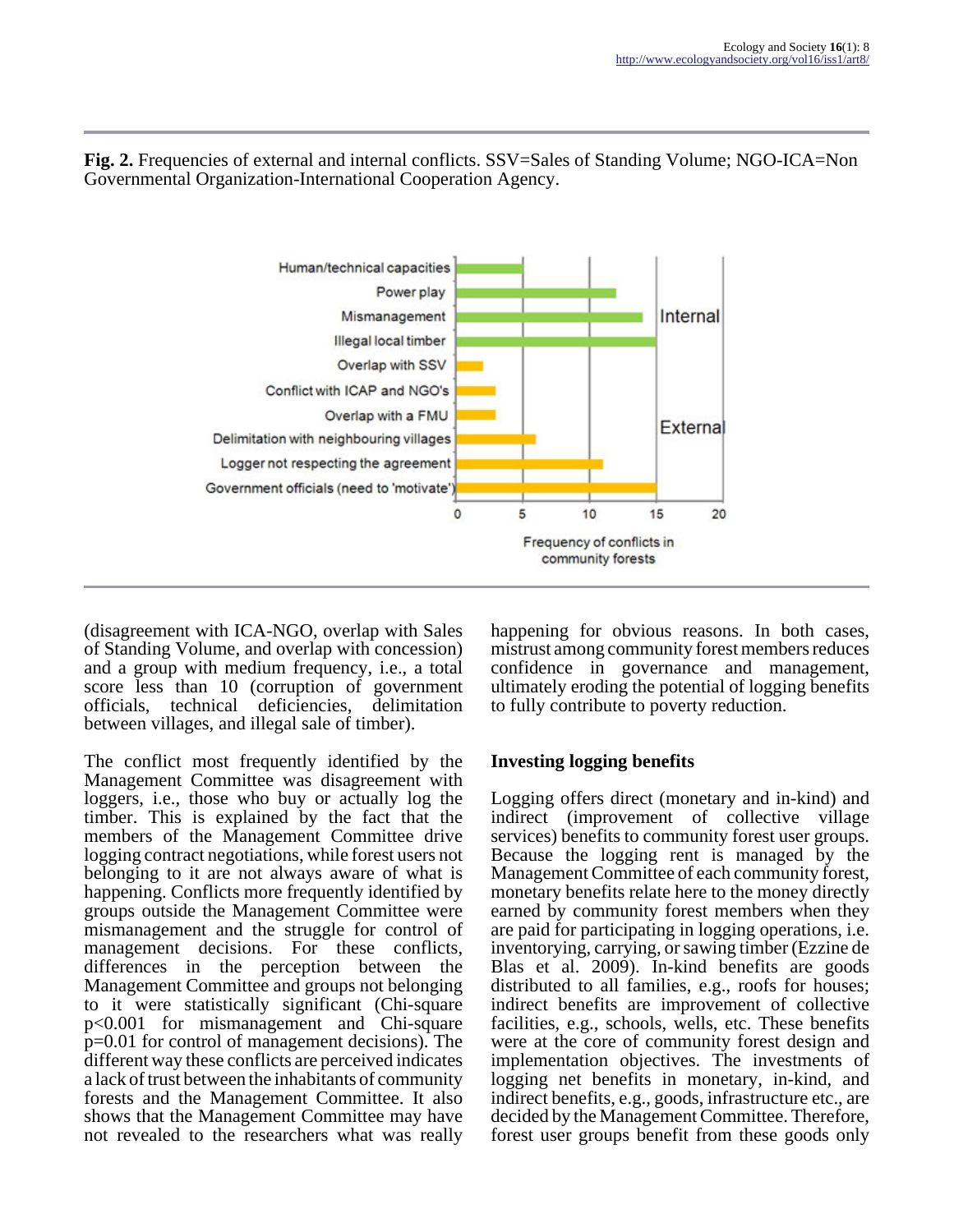**Fig. 3.** External conflicts network analysis. Circles are sampled community forests. Squares represent conflicts. Outliers 11 and 12 are community forests in which no external conflicts were recorded.



after the Management Committee invests the money earned from commercial transactions (Ezzine de Blas et al. 2009).

When the logging rent was invested in direct, inkind, or indirect, i.e., community development projects, benefits, these corresponded to basic needs such as housing, education, and improved transportation (Fig. 6). Educational services refer to the building or rehabilitation of schools, payment of teachers' salaries, and grants for students. Housing refers to direct in-kind payment made to all families belonging to the community forest, mainly roofs. Such choices indicate that logging monetary benefits are invested in basic assets, to compensate for the lack of financial capital to improve living standards. Forest management

appears as just another way, perhaps the only way in the communities we sampled, to capitalize community forest households.

Health and investment in production or trade-related activities were the least frequent investments. This is because of the extensive use of traditional health systems that do not require a strong infrastructure, the difficulty in funding qualified health staff, and the difficulty in finding and supporting long-term income-generating activities in villages further from the classical subsistence or small scale commercial agriculture.

When monetary benefits from logging were not invested in shared collective benefits, based on the answers given by the interviewees, we noted that it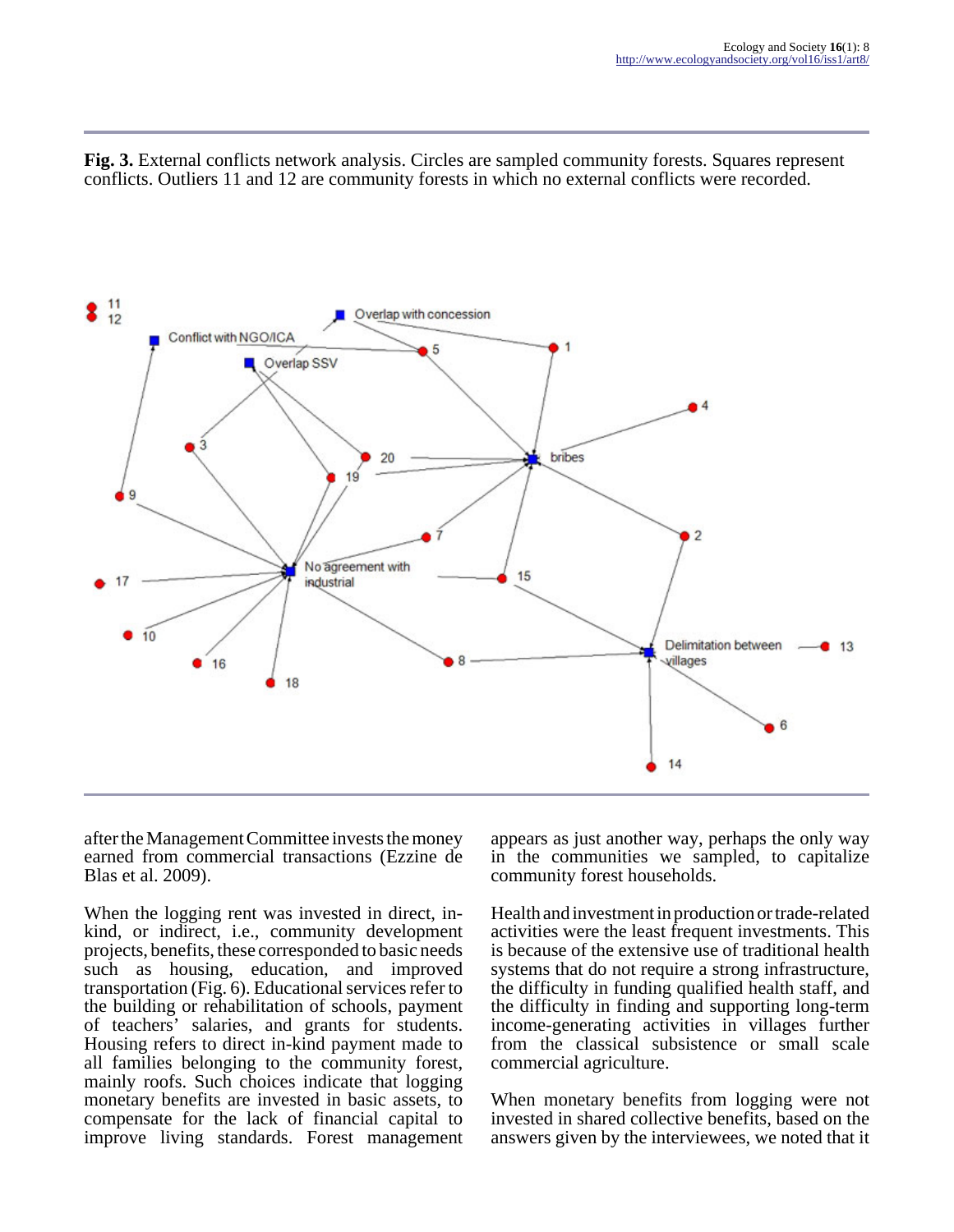

**Fig. 4.** Internal conflicts network analysis. Circles are community forests sampled. Squares are conflicts. Outlier 16 corresponds to a community forest in which no internal conflicts were recorded.

was distributed among specific actors within the villages of the community forest. This lack of downward accountability may be proof of the capture of logging benefits by local elites, which leads to intra-community conflicts, as described in a few detailed case studies in the East and South provinces of Cameroon (Assembe 2003, Logo 2003).

Data on timber production volume, timber market prices, and production costs enabled us to estimate community forest monetary benefits (Ezzine de Blas et al. 2009). In the community forests we sampled, no monetary benefits were redistributed among families. All monetary benefits were spent by the Management Committees on direct or indirect benefits for the members of the community forest. Management Committee expenditures were quantified based on the records shown in figure 6. Oyono et al. (2006) explain that a perfectly accountable community forest management committee should spend money in a transparent way, informing and justifying to all stakeholders the choices made. In the community forests sampled, the simple management plan specifies that money should be spent on a number of direct shared investments, for each family, as well as on collective facilities. To check this, we assessed the ratio of investment in collective benefits to total logging net revenues as an indication of the degree of Management Committee downward accountability. The investment ratio was generally very low. On average, it represented 24% of total net revenues. In detail, out of the total sample, 12 community forests invested less than 25% of their total benefits, from which eight did not invest any money in the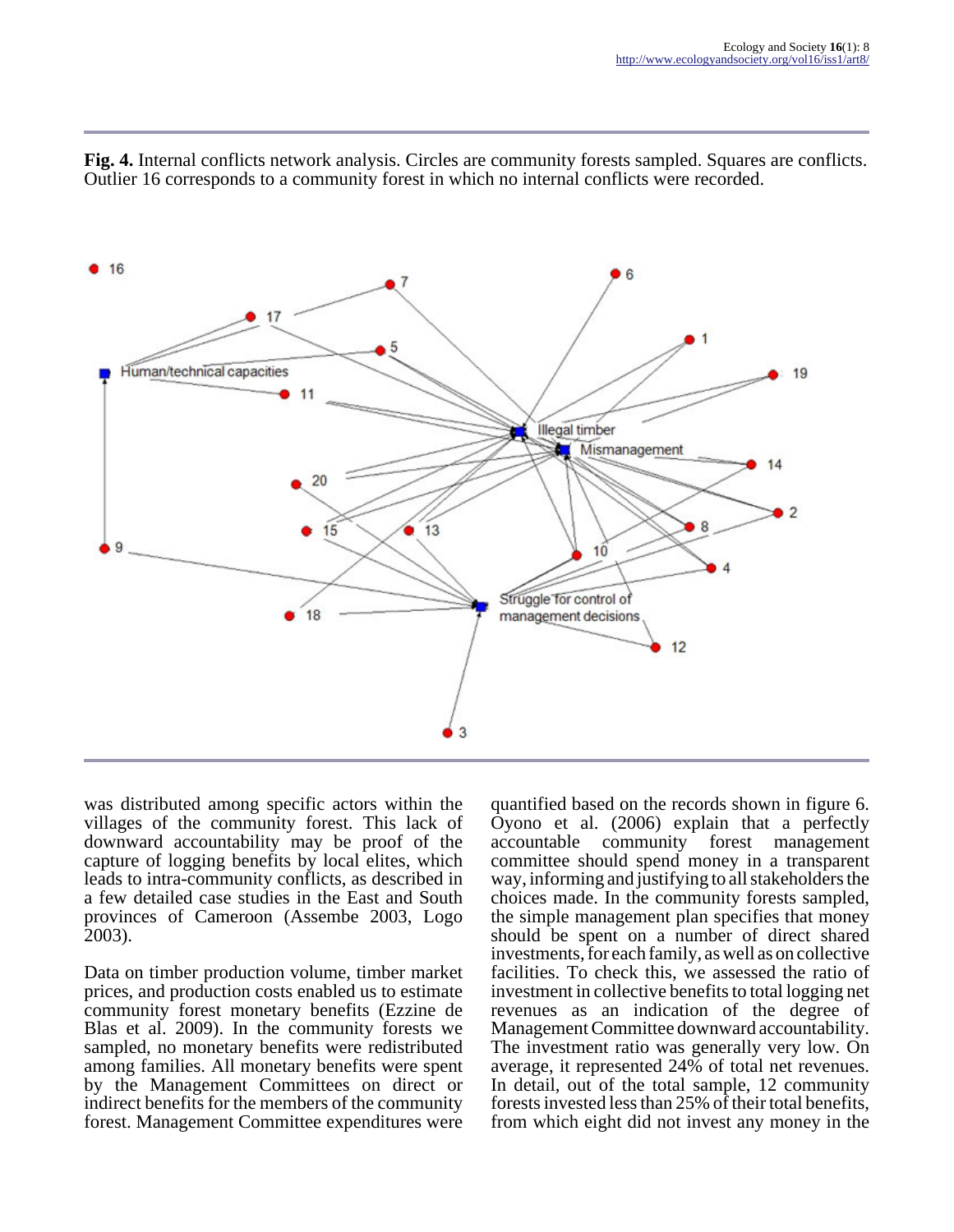**Fig. 5.** Perceptions of conflicts by the Management Committee and community forest users not belonging to it. FMU=Forest Management Units; SSV=Sales of Standing Volume; NGO-ICA=Non Governmental Organization-International Cooperation Agency.



simple management plan agreed projects. Only two invested between 25 and 50%, and three more than 50% of logging benefits.

To assess the influence of logging rent investments on the frequency of conflicts, we compared community forests with more than 25% of logging rent invested  $(n = 6)$  with community forests with less than  $25\%$  (n = 14). Following Wollenberg (1998), we assume that logging rent investments influence the frequency of conflicts since "the degree to which these benefits are significant and distributed equitably increases the motivations of people for collective action" (Wollenberg 1998:21). We consider here as "significant" when more than 25% of logging rent is invested in direct or indirect benefits for the community forest user groups.

Community forests with investments tended to have a lower conflict frequency score (Mann-Whitney U  $= 20.5$ ; p = 0.076), although the variance was high (Fig. 7).

When external and internal conflicts were analyzed separately, sample size was reduced and the differences were not statistically significant. However, in both cases community forests with more than 25% of logging rent invested tended to have lower scores.

Conflict frequency can also be related to the total economic benefits of logging. Drawing on previous results (Ezzine de Blas et al. 2009), as a proxy of the capacity of community forest users to attain higher economic benefits, we used vertical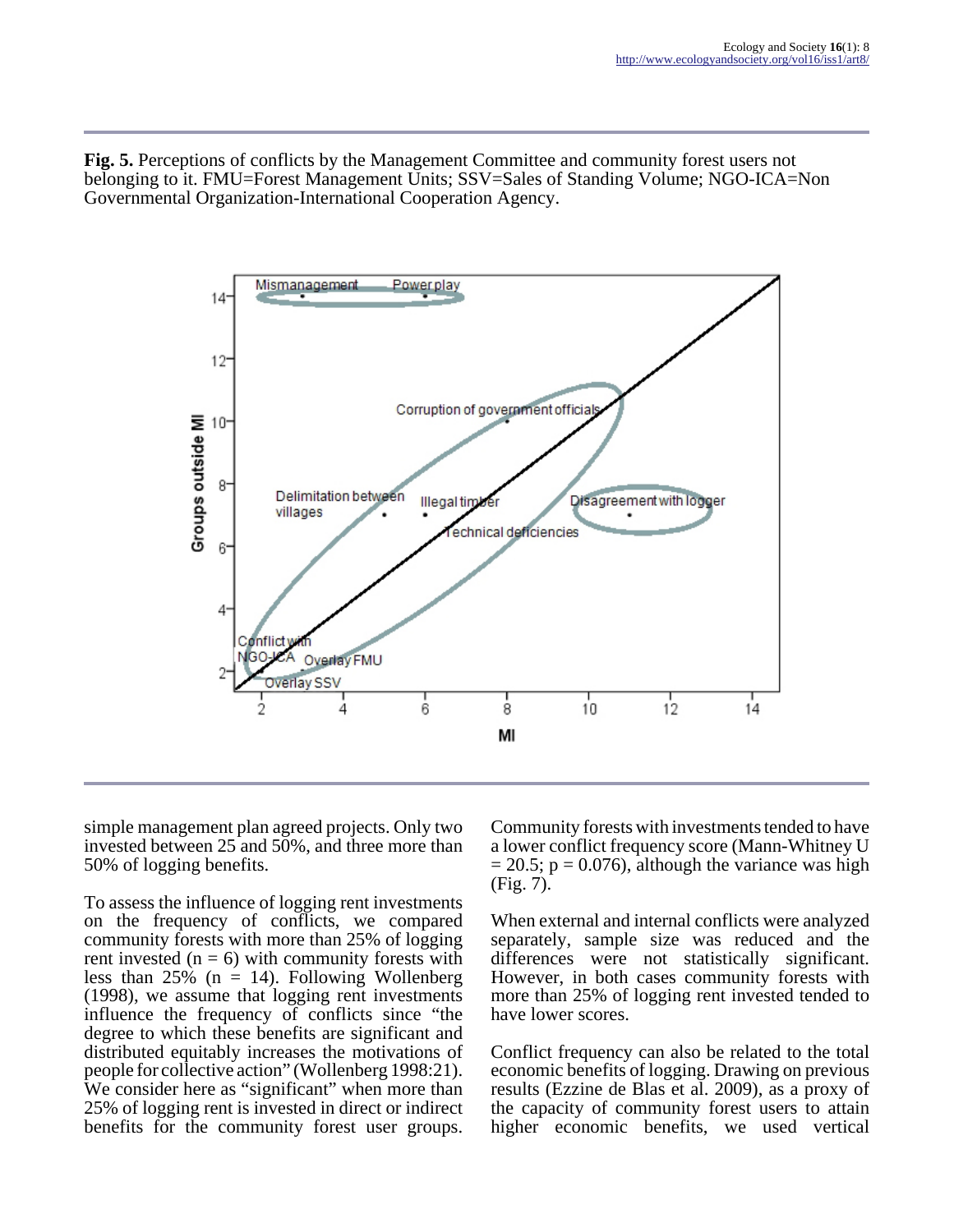

**Fig. 6**. Frequency of investments types from community forest logging net revenues.

integration (Antinori and Bray 2005), i.e., an ordinal measure of the community's ability to integrate all forest activities ranking in our case from 1, very low integration, to 7, very high. To perform this analysis, we classified the frequency of conflicts in three groups (Low for a frequency  $\lt$  3; medium for a frequency 3 - 4; high for a frequency  $> 4$ ) and tested the behavior of vertical integration. Community forests with a low level of conflicts tended to have consistently higher vertical integration. Community forests with medium and especially with a high frequency of conflicts tended to have a lower median vertical integration but a wider spread, from very low to very high vertical integration. This suggests that a trade-off exists between conflicts and the potential to obtain high logging benefits. Vertical integration depends, among other things, on a cohesive community well led by its community forest Management Committee. Consequently, low levels of conflict tended to be systematically associated with a high vertical integration. However, vertical integration also depends on forest resource endowment and distance to markets (Ezzine de Blas et al 2009). The potential to reap benefits from very valuable and well located community forests can also trigger Management Committee abuse and consequently community mistrust toward it, explaining highly conflictual and vertically integrated cases. However, partly because of the reduced size of our

sample and the wide range of variation, the differences were not statistically significant.

## **Outcomes of forest management and contextual factors**

General variables allowing a typology of local forest management initiatives were laid out following four dimensions: management aims, resource potential, potential of local social arrangements, and potential of political and economic context (Wollenberg 1998). Conflicts can emerge along all such dimensions. To explore possible links between the frequency of conflicts and the contextual characteristics of the community forests sampled, we selected seven variables derived from the literature on the governance of the commons (Wade 1988, Ostrom 1990, Baland and Platteau 1996, Wollenberg 1998, Agrawal 2001) that could apply to the Cameroonian case. These variables were: appropriate leadership, i.e., young, familiar with changing external environments, connected to local traditional elite and groups stratified by age and gender; coherence of interests; demographic pressure; incentives to local forest user groups, i.e., local people; community forest resource endowment, i.e., commercial potential of logging; objectives driving the management of the community forest; and the strength of local institutions (Table 3).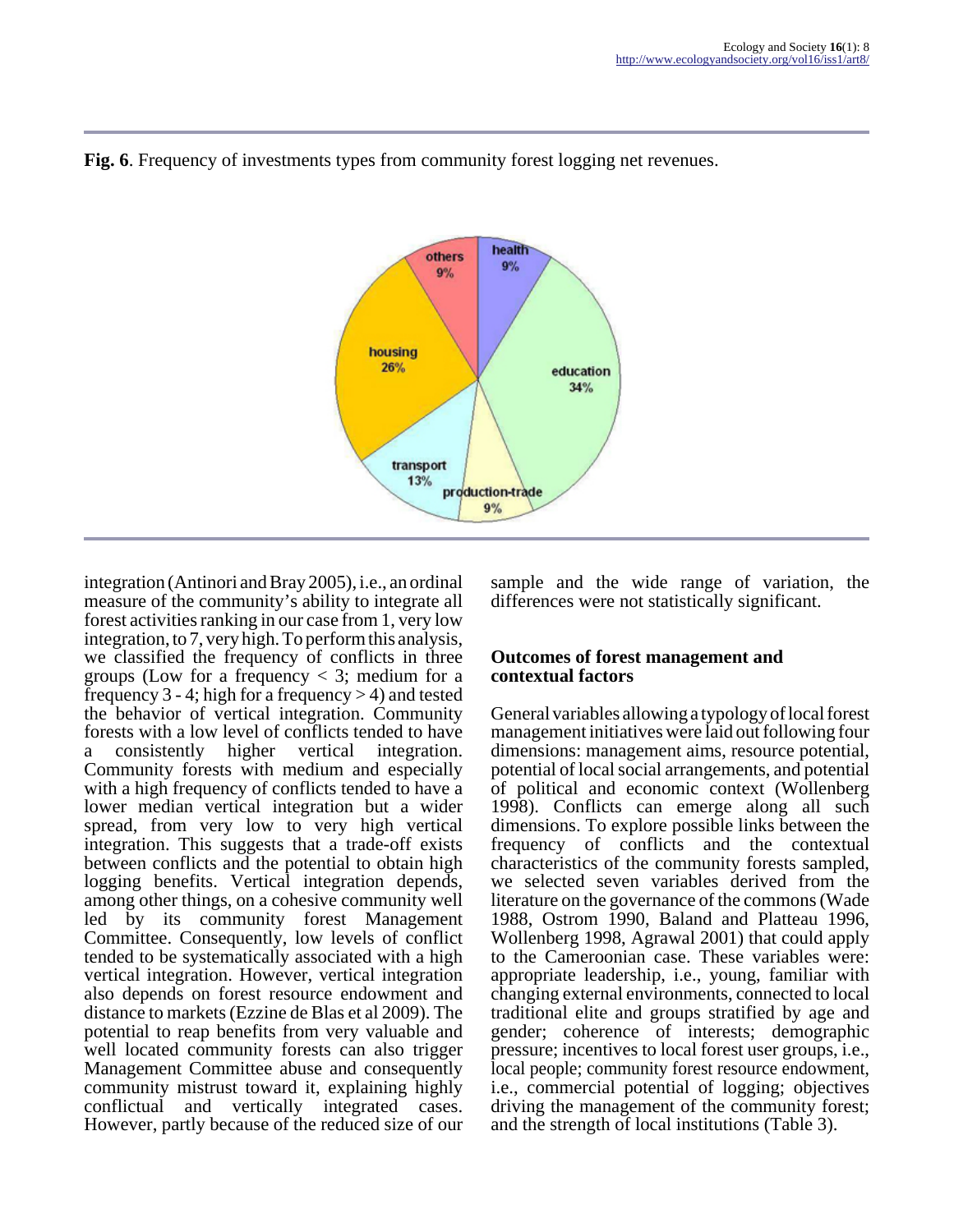



To explore the relationship between the variables, we performed a Principal Component Analysis for Categorical variables using SPSS 17.0. The model obtained is very robust (Cronbach-Alpha=0.91). Figure 8 shows, in two dimensions, the position of the centroids and of the eigenvectors of the variables. Centroids situated close to one another mean that positive and increasing values are associated. The position of eigenvectors shows the positive, negative, or nondependence of the variables' variance.

We distinguished three main groupings of community forests, defined by their association with a specific set of conditions. The first [I] includes three community forests under high population pressure, i.e., less than 1 ha of community forest per inhabitant, that have chosen to manage the community forest for conservation purposes. This appeared to be a plausible strategy given the relatively low potential of generating tangible per capita benefits. The main conflicts identified in this group were illegal extraction of forest resources and community forest delimitation disputes, both external conflicts.

The second group [II] represents 13 community forests whose surface area is not a constraint and where the commercial timber potential is medium or high, so that forest user groups have chosen commercial logging. This is the case of the Cameroonian forest lowland areas where the average population density is below 10 inhab/km² (Vande Weghe 2004). Mismanagement of logging rents, struggles for control of forest management decisions and illegal logging were the main conflicts associated with this group.

The third group [III] includes four community forests, with sufficient forest land but a medium to low commercial timber potential. This group is characterized by a strong coherence among peoples' interests, no mismanagement conflicts, strong incentives to forest user groups, and appropriate leadership. Community forests in this group appear to manage the forest more on the basis of social cohesion rather than as an immediate source of rent, which offers better conditions for continuing logging practices and diversification of income activities through nonlogging forest uses, such as nontimber forest products, ecotourism, etc.

These results sum up and reinforce the above findings that linked conflict with leadership, resource endowment, and investment of logging benefits. Conflicts around community forests were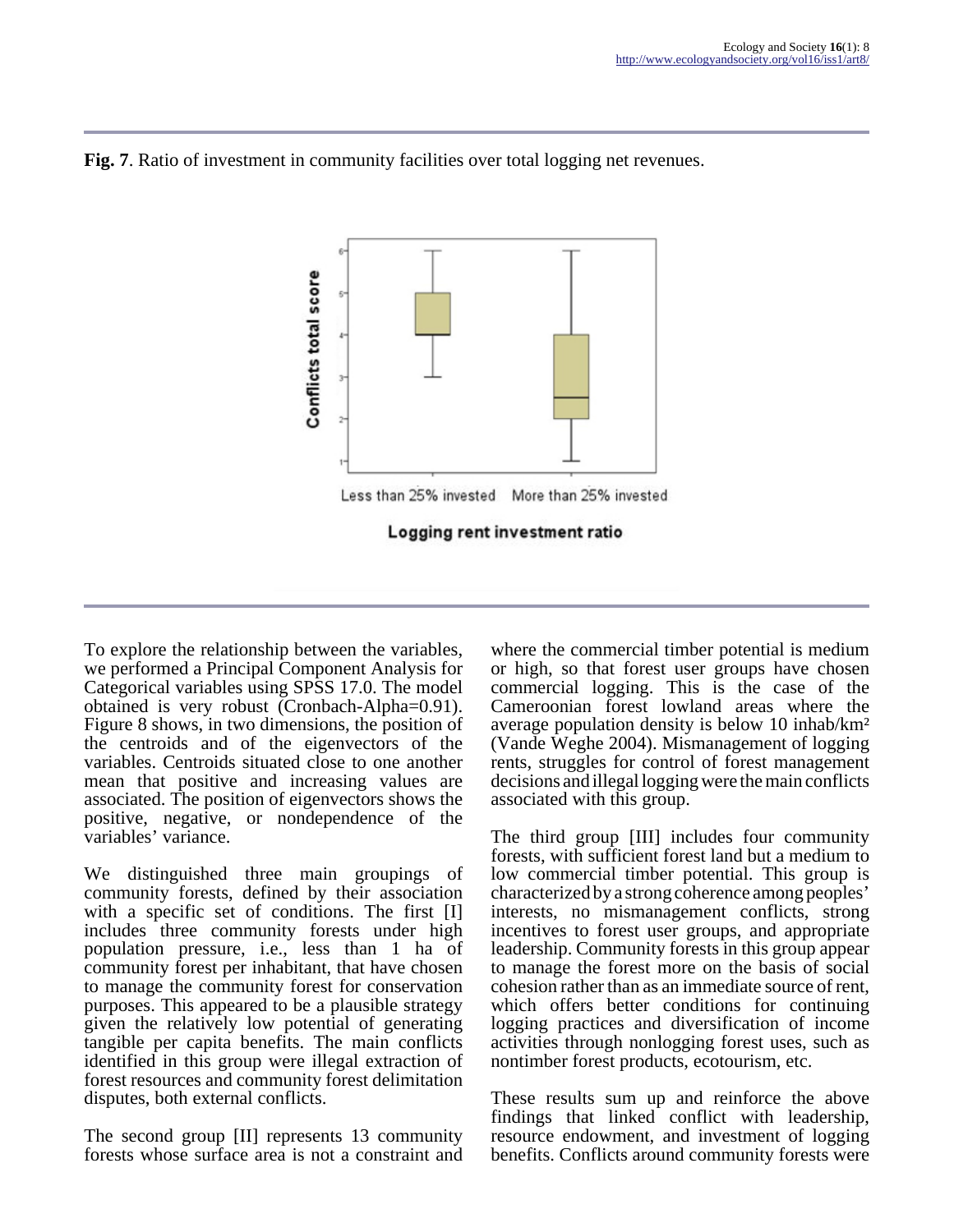| Parameter                                               | Proxy                                           | Values                                                                                                      |  |
|---------------------------------------------------------|-------------------------------------------------|-------------------------------------------------------------------------------------------------------------|--|
| Resource pressure                                       | Hectares of community<br>forest by inhabitant   | 1=Low pressure; $2=$ Medium pressure; $3=$ High pressure                                                    |  |
| Purpose of management                                   | Objectives of resource<br>management            | 1=Conservation; 2=Commercial logging                                                                        |  |
| Productive potential                                    | Logging commercial<br>potential                 | $1 = Low$ ; $2 = Medium$ ; $3 = High$                                                                       |  |
| Coherence of interests and<br>activities among managers | Struggle for control of<br>management decisions | 1=Conflict occurs (incoherence); 2=Conflict does not<br>occur (coherence)                                   |  |
| Strength of local institutions                          | Mismanagement of logging<br>rent                | 1=Mismanagement (unresponsiveness); $2=N_0$<br>mismanagement (responsiveness)                               |  |
| Incentives to local people.                             | Ratio logging rent<br>investment                | 1=Low incentives $\left( \langle 25\% \rangle \right)$ invested); 2=Strong incentives<br>$($ >25% invested) |  |
| Appropriate leadership                                  | Appropriate leadership                          | $1=No; 2=Yes$                                                                                               |  |

#### **Table 3.** Parameters to assess sustainable governance of Cameroonian community forests.

more common where local institutions are weak, where there is poor leadership, high potential for commercial logging, and only a small percentage of the logging rent is invested in community facilities.

#### **CONCLUSION AND RECOMMENDATIONS**

Community forests have been promoted as a way to provide financial benefits and development opportunities to rural forest communities. Although in theory they can offer a number of advantages such as job opportunities, our results show that only a small percentage of total community forest net benefits are invested in collective indirect, i.e., education and transportation, and direct benefits, i.e., housing improvements. Most are distributed among specific actors or interest groups and do not revert to community development.

A number of the systemic conflicts, i.e., illegal logging, corruption of government officials, and mismanagement, observed in half of our sample have a major impact on the viability of the implementation process. Some conflicts, e.g., poor technical capabilities, overlapping with FMUs, potential tensions with ICA-NGO, are contextspecific. The frequency of conflicts was related to the proportion of net forest benefits shared collectively. Community forests with higher investment ratios tended to score lower in number of conflicts than community forests with lower investment ratios. These results support the work of Romainville (1999) and Julve et al. (2007), who found that the equal distribution of logging benefits is more important to build consensus within the community forest than the total amount of financial benefits received from logging. Equally, rewarding collective efforts has a positive impact on building confidence and trust, reducing the frequency of conflicts.

Actors with a strong interest in community forest resources, i.e., logging operators and government officials, are involved in systemic external conflicts. Moreover the nature of systemic external conflicts converges with the nature of systemic internal conflicts: appropriation of rents, i.e., mismanagement, and struggles over control of the community forest timber resources. The replication of this pattern suggests that these conflicts are part of a larger social context. At the national level, the generalized bad governance of Cameroonian institutions has created a self-reinforced social equilibrium in which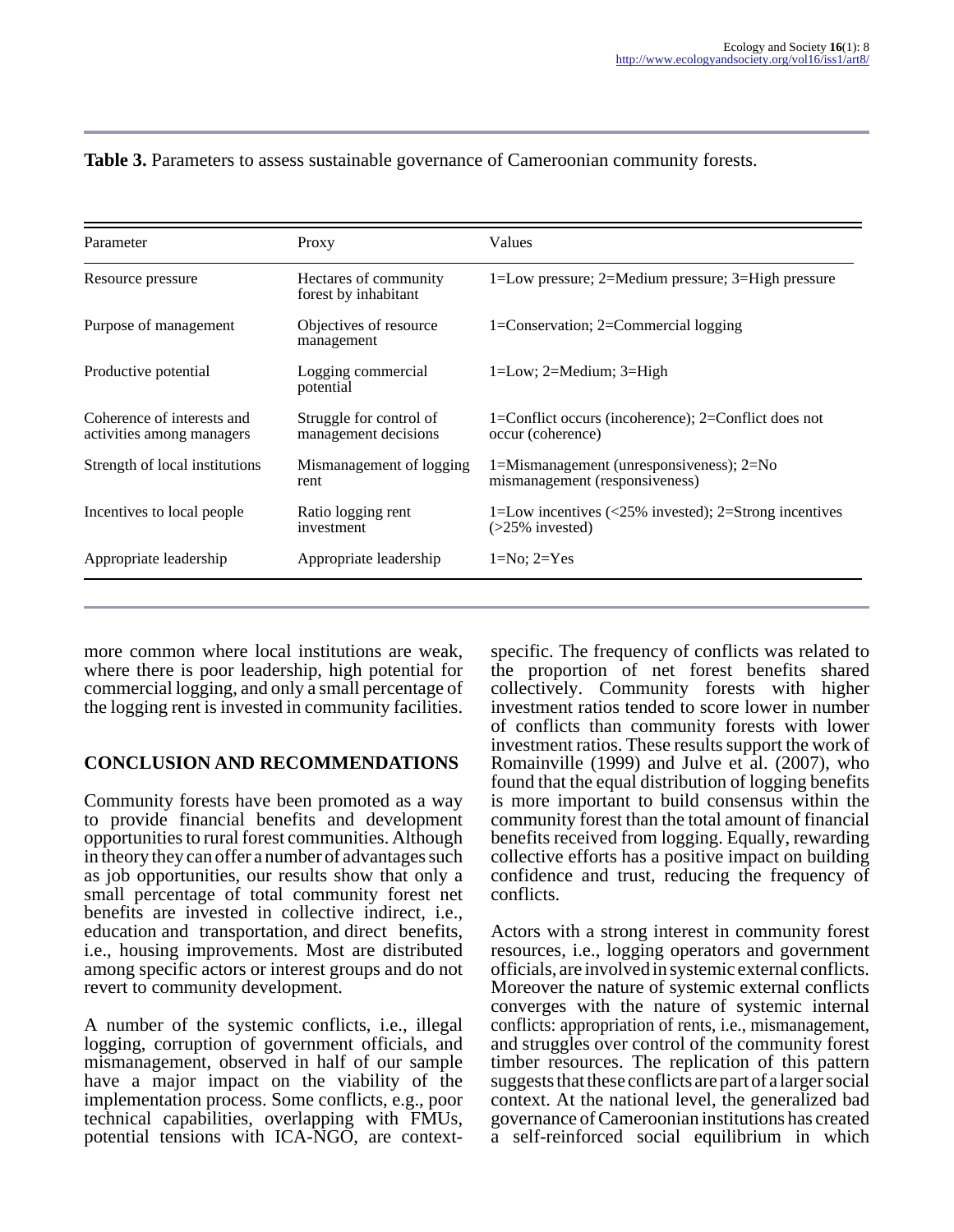



individualistic and opportunist strategies prevail from national to local level: a process also identified in other works (Azhar 1993, Robbins 2000).

Although ICA-NGO projects have mainly addressed technical and human capacity building, these conflicts appear to be peripheral, indicating their limited influence on the communities studied. Although this may be partly because of the assistance of ICA-NGOs, we suggest that development organizations have been unable to target some of the key obstacles related to local and national governance issues.

Disproportion in the frequency of conflict identification between the Management Committee and forest user groups outside it, mostly concerns negotiation, more frequently identified by the Management Committee, and mismanagement and power play, more frequently identified by user groups outside the Management Committee. This

divergence expresses different roles and responsibilities, active managers vs. passive recipients, leading to possible mistrust and lack of transparency and communication among community forest members.

The appropriation of community forestry logging rent by the Management Committee, the first social group that has access to it, appears to be a frequent phenomenon. Whereas on one hand commercial logging of community forests is effectively being used to improve the basic needs of rural families, on the other hand, the total frequency of conflicts and in particular the high frequency of internal conflicts, are undermining its full potential. Conflicts also affect and are affected by vertical integration of community forests in the logging sector. This raises the question of what social conditions and other contextual factors are associated with conflicts and what could be done to minimize conflict.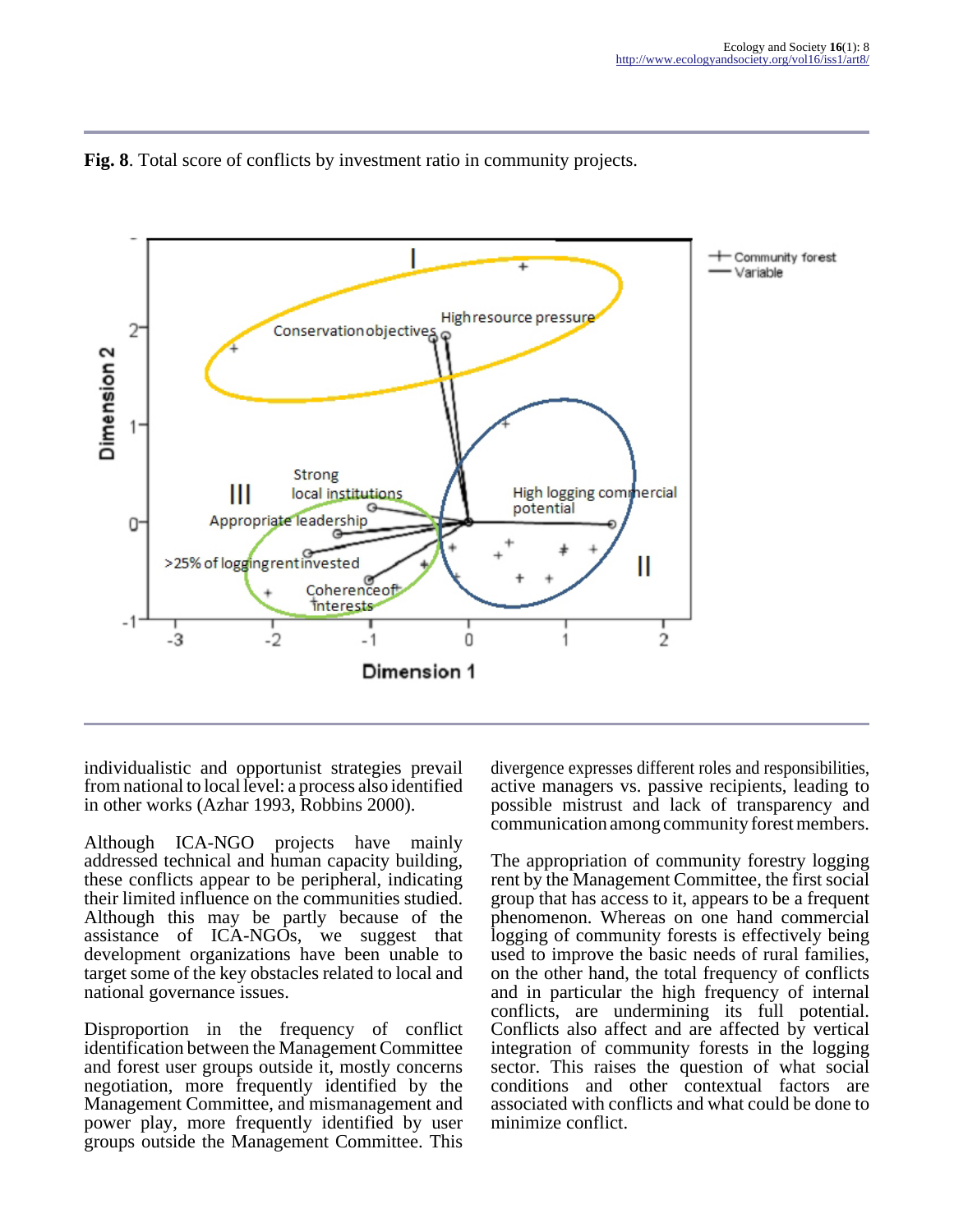A number of clashing interests generate conflicts that are constraining the potential benefits of Cameroonian community forests. From external to internal actors, appropriation of logging rent and of management decisions are blocking community forest viability while at the same time fostering mistrust among actors. The analysis of the main external and internal conflicts and the identification of what association of variables could foster viable community forests suggest that downward accountability needs to be enhanced at both government and community levels. At government level, this could be achieved by enhanced participation in current initiatives for improving the transparency of the forest sector, e.g., the Forest Law Enforcement, Governance and Trade initiative, the control of illegal activities by an independent body called the "Forest Independent Observer", while at the same time punishing corrupt officials.

At the local level, ICA-NGO projects have traditionally focused on solving technical problems, designing management plans and forest inventories. Although most communities are aware of their limited technical skills, our study suggests that these are not considered to be a serious obstacle to proper management of the allocated forest. Although improving the technical skills of communities should be kept on the agenda, ICA-NGO should invest more in identifying and supporting credible leaders while at the same time designing tools for increasing the amount of total logging benefits shared and invested in collective benefits. To this end, we propose that an accountable community forest management committee should invest a significant percentage of logging net benefits in these kinds of family-shared and collective benefits. This could be achieved through the constitution of funds with the help of rural banks, and other types of incentives like tax reductions or the facilitation of community forest procedures if the spending of the benefits accrued from logging is transparently recorded and directed toward collective benefits by the Management Committee.

In the end, community forest conflicts are a reflection of similar disputes at a national level, where a much needed transparency, accountability, and participatory decision making have been proposed as a precondition for social and economic progress and local development schemes to succeed (Tacconi 2007, Sommerville et al. 2010). Our findings suggest that for this to be operational in the

field, comprehensive national monitoring of community forest accountability would be needed, building on existing studies concerning governance indicators (Oyono et al. 2006). At the project level, these indicators should be quantified, monitored, and reported back to the government. The Forest Ministry would then have the means to propose clear incentives for community forest villages to be accountable, for example, linking renovation of the community forest management plan to achieving development objectives that were previously agreed on by all community forest families. Such development objectives could be part of a Local Development Plan or of other planning and monitoring instruments as proposed by Oyono et al. (2007). Finally, expecting clear, conflict-free, egalitarian, and sustainably managed community forests in the political and policy conditions that gave rise to them might prove to be delusive.

*Responses to this article can be read online at: <http://www.ecologyandsociety.org/vol16/iss1/art8/responses/>*

# **Acknowledgments:**

*We would like to thank community forest inhabitants who kindly received and accepted the research team, and for their confidence on how collective efforts would help them to improve their life standards. We would also like to thank the work of the anonymous reviewers that helped notably to improve the content of the paper.*

## **LITERATURE CITED**

Adhikari, B., S. di Falco, and J. C. Lovett. 2004. Household characteristics and forest dependency: evidence from common property forest management in Nepal. *Ecological Economics* 48:245-257.

Agrawal, A. 2001. Common property institutions and sustainable governance of resources. *World Development* 29(10):1649-1672.

Antinori, C., and D. B. Bray. 2005. Community forest enterprises as entrepreneurial firms: economic and institutional perspectives from Mexico. *World Development* 33(9):1529-1543.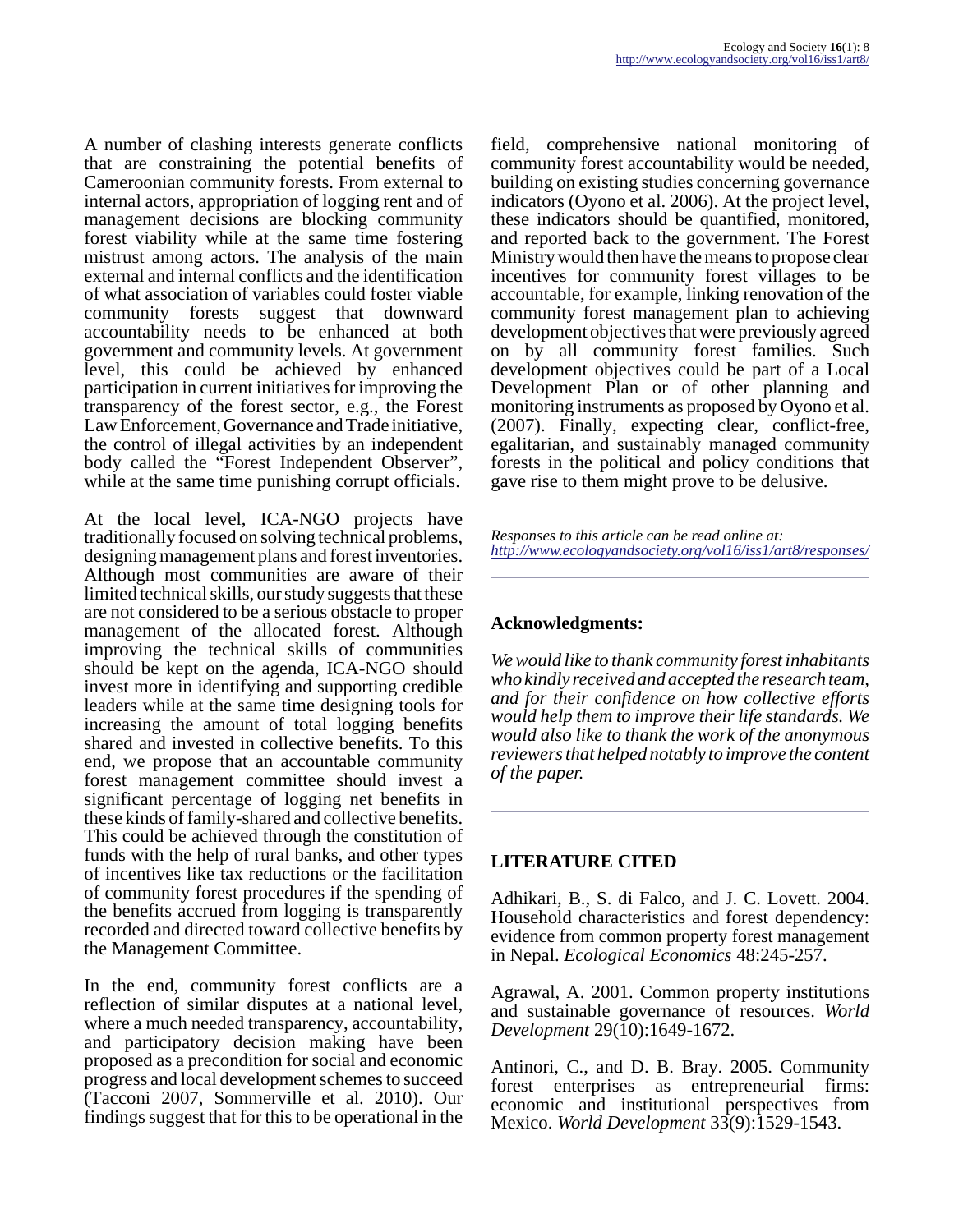Assembe, S. 2003. *Justice environnementale, gestion durable et manipulation des revenus forestiers: Une évaluation des impacts dans le Sud-Cameroun.* Center for International Forestry Research Report, Yaounde, Cameroon.

Azhar, R. A. 1993. Commons, regulation and rentseeking behavior: the dilemma of Pakistan's Guzara Forests. *Economic Development and Cultural Change* 42(19):115-129.

Baland, J. M., and J. P. Platteau. 1996. *Halting degradation of natural resources: is there a role for rural communities?* Clarendon Press, Oxford, England.

Brunner, J., and F. Ekoko. 2000. Cameroon. Pages 59-82 *in* J. F. Seymour and N. K. Dubash, editors. *The right conditions: the World Bank, structural adjustment, and forest policy reform.* The World Institute, Washington, D.C., USA.

Buchanan, J. M., R. D. Tollison, and G. Tullock. 1980. *Towards a theory of rent-seeking society.* Texas A&M University Press, College Station, Texas, USA.

Cerutti, P., and L. Tacconi. 2006. *Forests, illegality, and livelihoods in Cameroon.* Center for International Forestry Research. Working Paper No. 35. CIFOR, Bogor, Indonesia.

Cheka, C. 2007. The state of the process of decentralisation in Cameroon. *Africa Development* 33(2):181-196.

Colfer, C., and D. Capistrano. 2005. Paths and pitfalls of decentralization for sustainable forest management: experiences of the Asia Pacific region. Pages 32-62 *in* C. Colfer and D. Capistrano, editors. *The politics of decentralization. Forests, power and people.* Earthscan, London, UK.

Crozier, M., and E. Friedberg. 1977. *L'Acteur et le Système.* Le Seuil, Paris, France.

Cuny, P., P. Abe'ele, G. M. Nguenang, R. Djeukam, S. Eboule, and E. Eyene. 2004. *Etat des lieux de la foresterie communautaire au Cameroun.* Ministère de l'Environnement et des Forêts, Yaounde, Cameroon.

de Jong, W., S. Ruiz, and M. Becker. 2006. Conflicts and communal forest management in northern Bolivia. *Forest Policy and Economics* 8:447-457.

Emerit, A., and G. Lescuyer. 2003. Trois étapes pour la gestion viable de la forêt camerounaise: comprendre, énoncer, concilier les logiques d'acteurs. *Sociologies Pratiques* 7:29-48.

Etoungou, P. 2003. *Decentralization viewed from inside: the implementation of community forests in east Cameroon.* World Resources Institute Environmental Governance in Africa Working Papers: WP #12. [online] URL: [http://www.wri.org/](http://www.wri.org/publication/market-access-working-papers#4906) [publication/market-access-working-papers#4906.](http://www.wri.org/publication/market-access-working-papers#4906)

Ezzine de Blas, D., M. Ruiz-Pérez, J. A. Sayer, G. Lescuyer, R. Nasi, and A. Karsenty. 2009. External influences on and conditions for community logging management in Cameroon. *World Development* 37 (2):445-456.

Geschiere, P. 2004. Ecology, belonging and xenophobia: the 1994 forest law and the issue of "community". Pages 237-261 *in* H. England and F. Nyamnjoh, editors. *Rights and the politics of recognition in Africa.* Zed Books, London, England.

Iversen, V., B. Chettry, P. Francis, M. Gurung, G. Kafle, A. Pain, and J. Seeley. 2006. High value forests, hidden economies and elite capture: evidence from forest user groups in Nepal's Terai. *Ecological Economics* 58:93-107.

Julve, C., M. Vandenhaute, C. Vermeulen, B. Castadot, H. Ekodeck, and W. Delvingt. 2007. Séduisante théorie, douloureuse pratique: la foresterie communautaire camerounaise en butte à sa propre législation. *Parcs et Réserves* 62(2):18-24.

Karsenty, A. 2006. L'impact des réformes dans le secteur forestier en Afrique centrale. Pages 25-60 *in* R. Nasi, J.-C. Nguinguiri, and D. Ezzine-de-Blas, editors. *Exploitation et gestion durable des forêts en Afrique Centrale.* L'Harmattan, Paris, France.

Knight, J. 1992. *Institutions and Social Conflict.* Cambridge University Press, Cambridge, UK.

Krueger, A. O. 1974. The political economy of the rent seeking society. *American Economic Review* 54:291-303.

Kumar, S. 2002. Does "participation" in common pool resource management help the poor? A social cost–benefit analysis of joint forest management in Jharkhand, India. *World Development* 30 (5):763-782.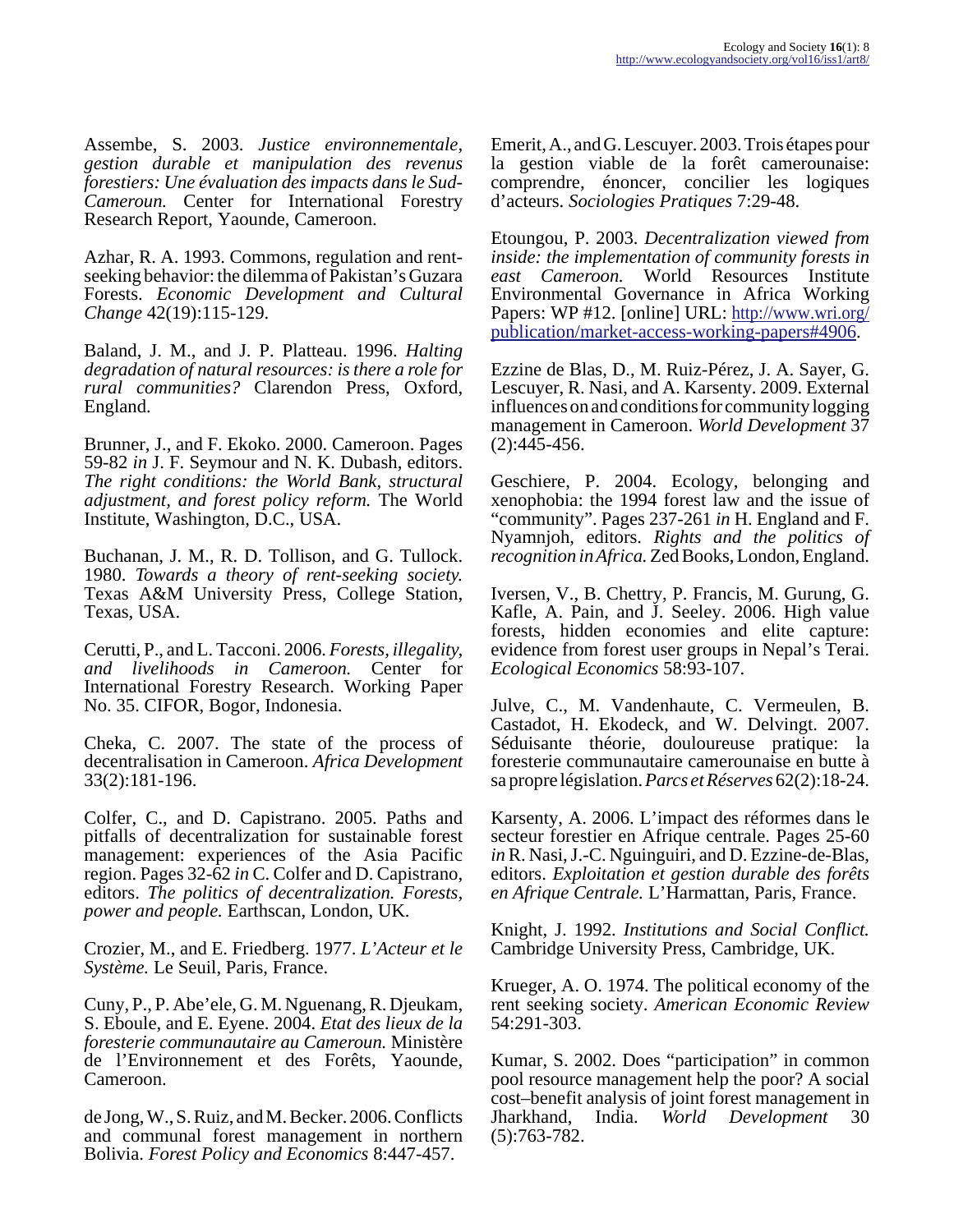Larson, A. M. 2005. Democratic decentralization in the forestry sector: lessons learnt from Africa, Asia and Latin America. Pages 32-62 *in* C. Colfer and D. Capistrano, editors. *The politics of decentralization. Forests, power and people.* Earthscan, London, UK.

Larson, A. M., D. Barry, and D. Ram Dahal. 2010. New rights for forest-based communities? Understanding processes of forest tenure reform. *International Forestry Review* 12(1):78-96.

Logo, P. B. 2003. *The decentralized forestry taxation system in Cameroon: local management and state logic.* World Resources Institute Environmental Governance in Africa Working Papers: WP #10. [online] URL: [http://www.wri.org/](http://www.wri.org/publication/market-access-working-papers#4904) [publication/market-access-working-papers#4904.](http://www.wri.org/publication/market-access-working-papers#4904)

Magee, S. P., W. A. Brock, and L. Young. 1989. *Black hole tariffs and endogenous policy theory.* Cambridge University Press, Cambridge, UK.

Mermet, L., R. Billé, M. Leroy, J. B. Narcy, and X. Poux. 2005. L'analyse stratégique de la gestion environnementale: un cadre théorique pour penser l'efficacité en matière d'environnement. *Natures Sciences Sociétés* 13:127-137.

Ministère des Forêts et de la Faune (MINFOF). 2009. *Manuel des procédures d'attribution et des normes de gestion des forets communautaires au Cameroun, Second edition.* Ministère des Forêts et de la Faune, Yaoundé, Cameroun

Organisation for Economic Co-operation and Development (OECD). 1997. *Evaluation of programs promoting participatory development and good governance.* OECD, Paris, France. [online] URL: [http://www.oecd.org/dataoecd/39/44](http://www.oecd.org/dataoecd/39/44/35019452.pdf) [/35019452.pdf](http://www.oecd.org/dataoecd/39/44/35019452.pdf).

Ostrom, E. 1990. *Governing the commons: the evolution of institutions for collective action.* Cambridge University Press, Cambridge, UK.

Oyono, R. P. 2005. The foundations of the *conflit de langage* over land and forests in southern Cameroon. *African Study Monographs* 26 (3):115-144.

Oyono, P. R., J. C. Ribot, S. Assembe, and P. B. Logo. 2007. *Correctifs pour la Gestion Décentralisée des Forêts au Cameroun: Options et*

*Opportunités de Dix Ans d'Expérience.* Center for International Forestry Research Governance Brief No. 33(f). Center for International Forestry Research, Bogor, Indonesia. [online] URL: [http://w](http://www.cifor.cgiar.org/publications/pdf_files/govbrief/GovBrief0733F.pdf) ww.cifor.cgiar.org/publications/pdf\_files/govbrief/ [GovBrief0733F.pdf.](http://www.cifor.cgiar.org/publications/pdf_files/govbrief/GovBrief0733F.pdf)

Oyono, R. P., J. C. Ribot, and A. M. Larson. 2006. *Green and black gold in rural Cameroon: natural resources for local governance, justice and sustainability.* World Resources Institute Environmental Governance in Africa Working Papers: WP #22. [online] URL: [http://www.wri.org/publication/market](http://www.wri.org/publication/market-access-working-papers#5067)[access-working-papers#5067.](http://www.wri.org/publication/market-access-working-papers#5067)

Pacheco, P. 2005. Decentralization of forest management in Bolivia: who benefits and why? Pages 168-183 *in* C. Colfer and D. Capistrano, editors. *The politics of decentralization. Forests, power and people.* Earthscan, London, UK.

Ribot, J. C., A. Agrawal, and A. M. Larson. 2006. Recentralizing while decentralizing: how national governments reappropriate forest resources. *World Development* 34(11):1864-1886.

Robbins, P. 2000. The rotten institution: corruption in natural resource management. *Political Geography* 19:423-443.

Romainville, R. 1999. Les Pratiques associatives comme vecteur d'un « développement endogène ». Pages 573-590 *in* S. Bahuchet, D. Bley, H. Pagezy, and N. Vernazza-Licht, editors. *L'Homme et la forêt tropicale.* Editions du Bergier, Châteauneuf, France.

Siswanto, W., and W. Wardojo. 2005. Decentralization of the forestry sector: Indonesian's experience. Pages 141-151 *in* C. Colfer and D. Capistrano, editors. *The politics of decentralization. Forests, power and people.* Earthscan, London, UK.

Sommerville, M., J. Jones, M. Rahajaharison, and E. J. Milner-Gulland. 2010. The role of fairness and benefit distribution in community-based payment for environmental services interventions: a case study from Menabe, Madagascar. *Ecological Economics* 69: 1262-1271.

Tacconi, L. 2007. Decentralization, forests and livelihoods: theory and narrative. *Global Environmental Change* 17: 338-348.